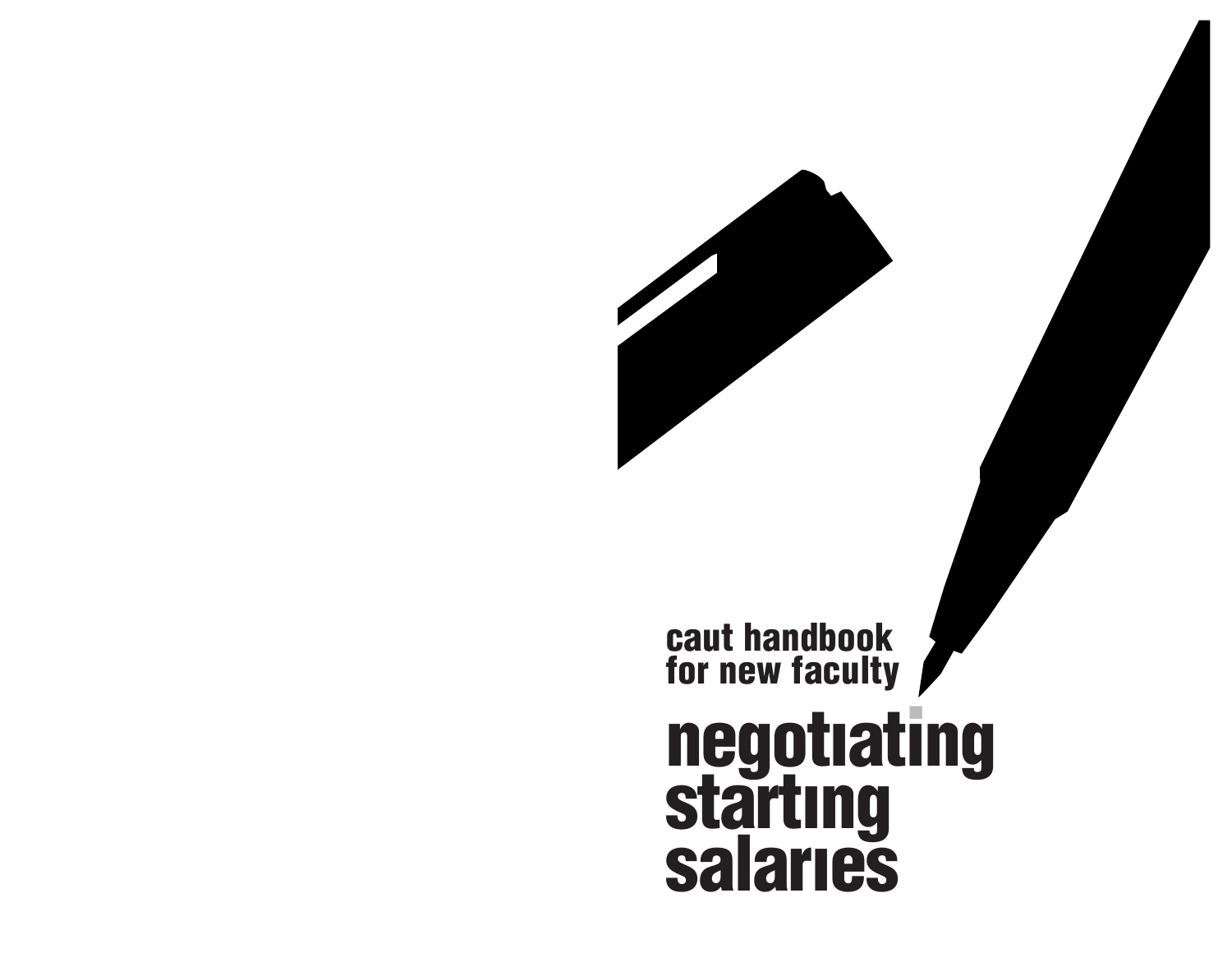# **contents**

- **the job offer 4**
- **what is negotiable 6**
	- **is the salary fair 7**
- **moving costs, starting rank & tenure 8**
	- **contract renewal & tenure 9**
- **support for research & creative activity 10**
	- **teaching workload 12**
	- **committee work & service 13**
- **benefits, leaves, retirement & pension 14**



© 2002 Published by the Canadian Association of University Teachers 2705 Queensview Drive, Ottawa, Ontario K2B 8K2 Photo page 6: www.comstock.ca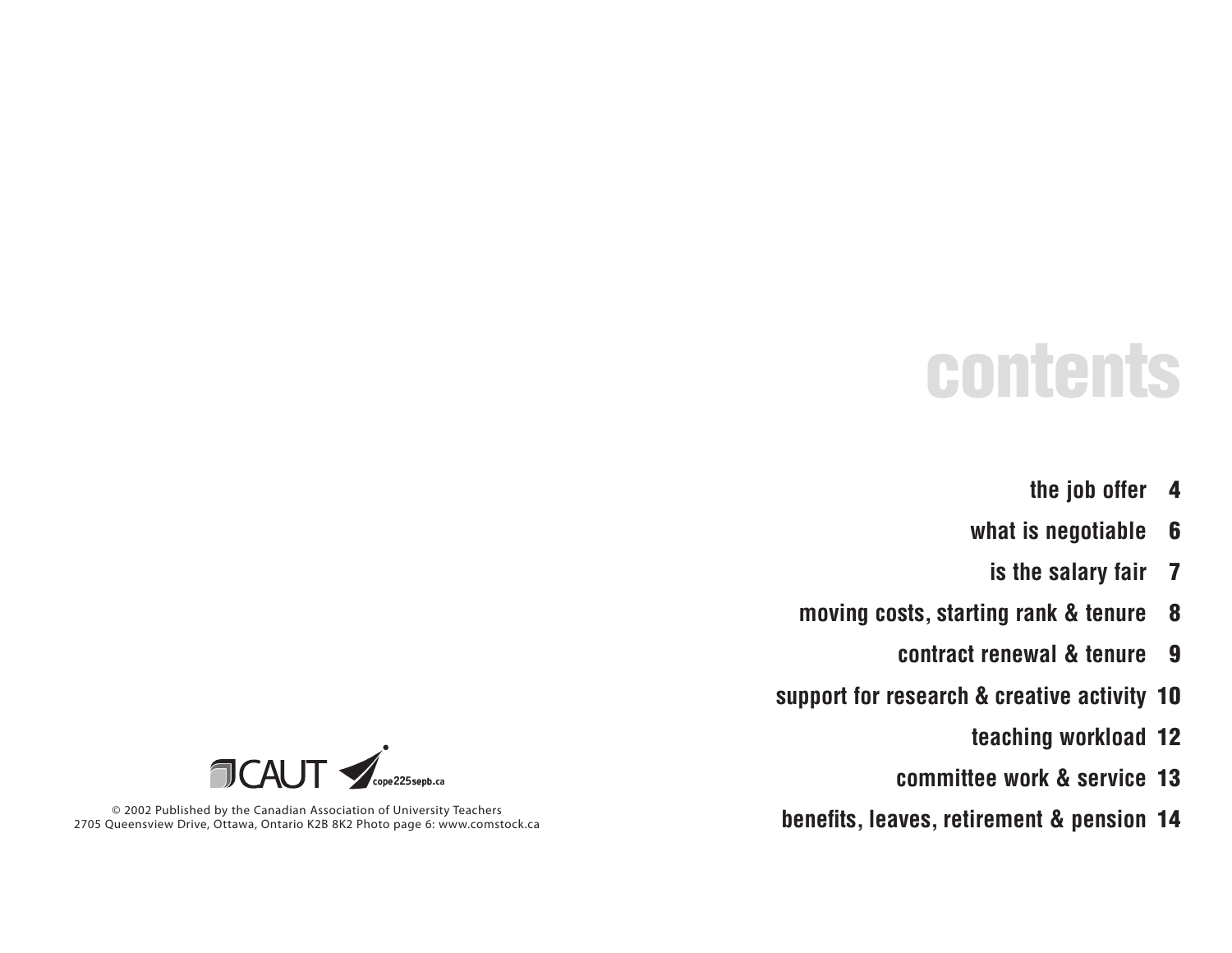#### **congratulations on your job offer! but before you sign...**

LIKE MANY CANDIDATES for university positions, you may feel lucky to get a job offer. The salary offered may seem very appealing compared with your income as a graduate student, and the prospects for renewing your position or for obtaining tenure may look impressive.

You may feel reluctant to ask future colleagues about their salaries and other details of their individual appointments. You might assume that those colleagues who do provide information are able to represent fully what is possible in your own situation.

Meanwhile, the administration representative with whom you're dealing may be helpful and supportive. Although you might expect that misunderstandings after accepting the offer can be corrected, in many cases this may well not be true.

Perhaps you're worried, that negotiating astutely for your future will cast you as a 'troublemaker;' perhaps you doubt that there is scope for any negotiation at all. You may even feel embarrassed to ask that verbal agreements be put in writing, especially if you have been assured that the issues addressed are dealt with routinely for all employees. And the deadline for signing may be approaching rapidly.

For any or all of these reasons, you might sign a contract that will put you at a disadvantage for the rest of your career. Your future faculty association or union can help you obtain more complete information about the implications of an offer and the ins and outs of negotiating a fair and reasonable appointment. If you call before you sign, here are 10 important questions you should ask.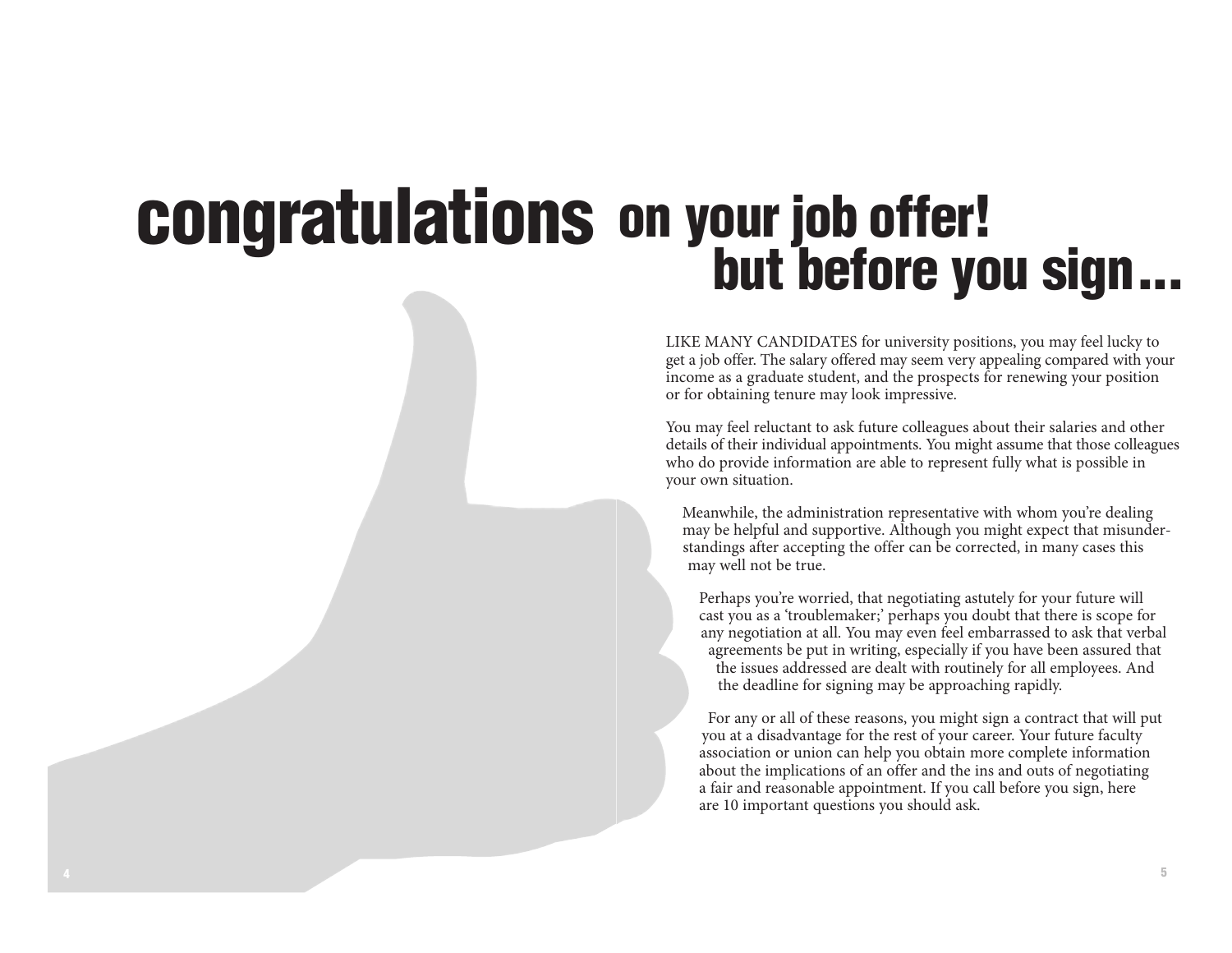# **what is negotiable?**

YOUR ASSOCIATION CAN advise you about the appointments process and the extent to which matters may be negotiable. For example, you may want to know the role of your Chair. Does the Chair represent your future employer? Is the Chair also a member of the faculty association? Who is the most appropriate person in the administration with whom you should negotiate terms of your appointment? Can you can be accompanied by an association representative?

Your association can provide you with a copy of the current agreement/plan. It can help you judge what aspects of the employer's offer to you simply reiterate what's already in the agreement/plan, and what aspects are routine (as opposed to perks for you). It can help you to identify what verbal statements by the employer need to be put in writing.

You can also find out whether negotiations are underway for a new collective agreement (for unionized faculty) or special plan (for non-unionized faculty). If so, you'll want to learn how to ensure improvements in the collective agreement or special plan will apply to you.

# **is the employer's salary offer fair?**

IF YOU WILL HOLD a contract academic staff position, be sure to determine whether all contract academic staff at the university are paid at the same rate per course or whether compensation depends on qualifications or experience. You should also find out whether higher rates apply to any particular types of courses, and whether negotiation about compensation is possible.

Your starting salary is crucial, because it is the base for all future salary increases. Therefore it is essential for future tenure-stream/tenured employees to obtain information about the salary structure, especially the method of setting starting salaries and determining how they increase. These vary considerably from one university to the next. Any improvement to your starting salary will have considerable payoffs over your career. Some Canadian universities have 'grid' structures, meaning that the salaries of new hires are based on formal qualifications and years of relevant experience. In such instances, your negotiations will focus mainly on how to count experience and qualifications, and, conceivably, on how to consider fairly your work experience outside universities (e.g., secondary school teaching, government library work). With other structures, starting salaries may vary hugely, with the requirement only that they must not be below a set 'floor' for each rank. In this "free market" model, differences in individuals' negotiating power and savvy can substantially affect their pay. You should also learn how annual salary increases are determined. Increases may depend on rank, experience, merit assessments, or other factors. Knowing the salary structure at your university will help you focus your negotiations and avoid mistakes with career-long implications.

Your association may be able to help you assess how your offer compares to the salaries of other members of the association. It can tell you what factors are taken into account in your university, such as discipline, degree qualifications, and level of work experience (both inside and outside universities). You can learn whether a pay equity programme for women faculty members is in effect and whether it would affect your salary.

For both contract and tenure-track academic staff, salary comparisons to other universities in the province or Canada-wide can be pertinent. Your association can tell you where salaries in your institution stand in relation to salaries elsewhere. Further, you can find out whether salaries have been stagnant or improving in recent years. Knowing about variations in taxation, and costs of housing, food, daycare, and even parking in university towns across Canada also may help you to put the offer in context.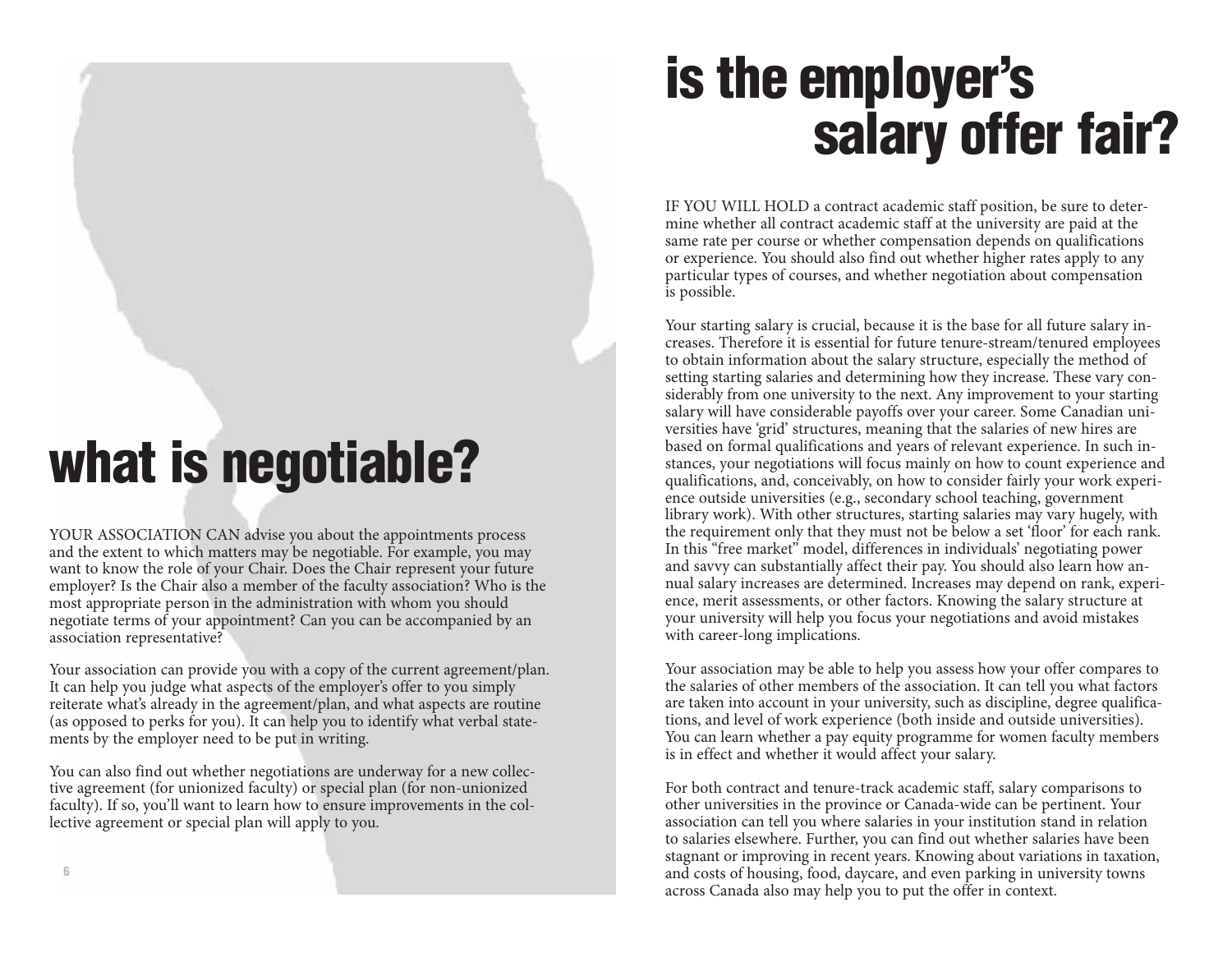# **can I negotiate moving costs?**

MOST CANADIAN UNIVERSITIES pay for some travel and home relocation expenses. Some even help to defray immigration fees or the cost of selling a house. Your association can give you the details and advise you about what may be negotiable.

When you negotiate monetary provisions, keep in mind the difference between one-time-only payments and increases that continue annually. For example, an extra \$500 toward the one-time-only cost of moving is less beneficial than \$100 added to annual salary over the course of a career. The difference is magnified when you consider that salary levels affect benefits such as pensions, and that future annual raises may be calculated as a percentage of your salary.

## are rank & **tenure negotiable?**

AT SOME INSTITUTIONS, starting rank and even tenure status can be negotiated. Check with your association for advice on addressing these matters.

#### **what are the processes for contract renewal & tenure?**

RENEWAL AND TENURE recommendations are usually made by department or faculty-based peer review committees. Boards of Governors typically make the ultimate decision, with advice from senior administration. Negative decisions can almost always be appealed.

If you are offered a contract academic staff position, you should check with your association about the process and prospects for contract renewal. For example, you should know whether or how your seniority at the university in general, or in a particular course, is taken into account in future hiring processes. The association can also inform you about procedures for job postings and about processes to appeal hiring decisions. Finally, be sure to ask whether there are any mechanisms for moving from a contract position to a tenurestream one.

If you are offered a tenure-track position, be certain you understand the length of your initial appointment. For example, if tenure is typically decided in the fifth year, your initial appointment may be for two or three years. Your association can inform you about procedures for renewal, and tenure, and any requirements for periodic review or feedback.

While each association has its typical time lines between hiring and tenure, your association can also explain other options. For example, you may be able to extend the tenure process for parental leaves or other reasons. It may be possible to delay the onset for the tenure process (e.g., by being hired into a postdoctoral fellowship position) or to accelerate the process (e.g., by getting credit for prior work experience inside or outside a university). Note that with a "grid" salary structure, years of prior experience may affect your salary and your time line towards tenure.

Last but not least, your association can provide information about criteria and standards for tenure. Your department or faculty should inform you about how your unit applies these criteria and standards.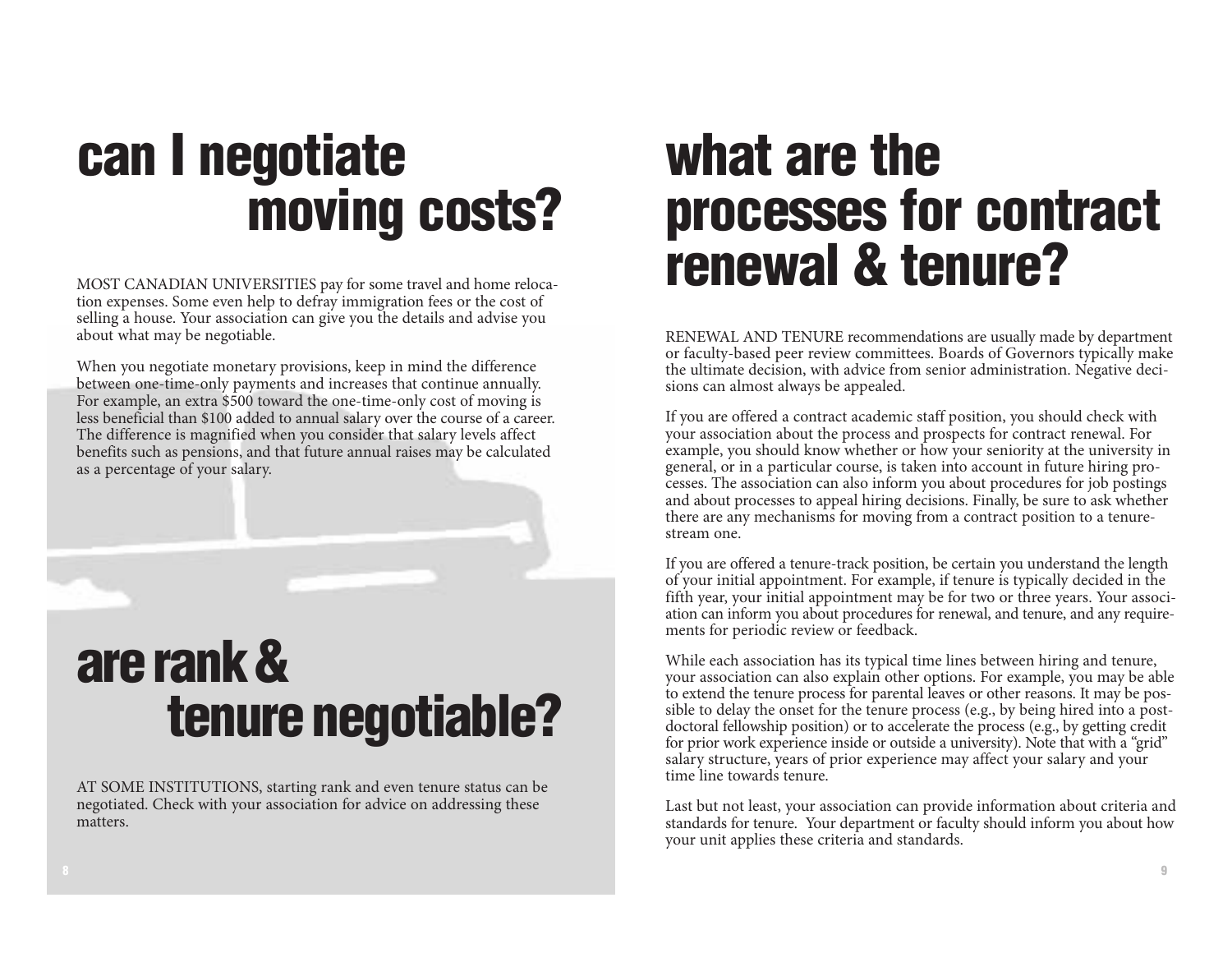# what support can **l obtain for research & c r e a t i v e a c t i v i t y?**

READ THE AGREEMENT/PLAN to know what funds are available for conferences, computers, thesis completion, sabbaticals and other leaves, research and laboratory start-up costs, and other professional expenses.

You should also inquire about faculty and departmental funds for these purposes. Some universities have procedures to convert a portion of salary into a tax-exempt research grant. Librarians should ask whether the agreement/plan provides for dedicated research time.

In addition, your association and department can tell you what level of teaching assistance and secretarial support to expect, whether a teaching resource centre is available, and what you can expect for office, lab, or studio space, a computer, a photocopying account, library access, and the like. Where the agreement/plan does not specify the funds or services you need, find out what your future colleagues have been able to obtain.

Note that, in any event, the Employer is responsible for providing accommodation, such as equipment and services, for persons with disabilities. If you require accommodation, the association can help you to acquire t h e m .

If you are entering a tenure-stream or tenured position, you should inquire about sabbatical provisions. The agreement/plan may specify how previous years of work experience, whether at a university or elsewhere, are converted into credits toward a future sabbatical. It should also specify sabbatical salary as a percentage of regular salary. Sometimes, negotiation is possible for additional years of credit towards your first sabbatical.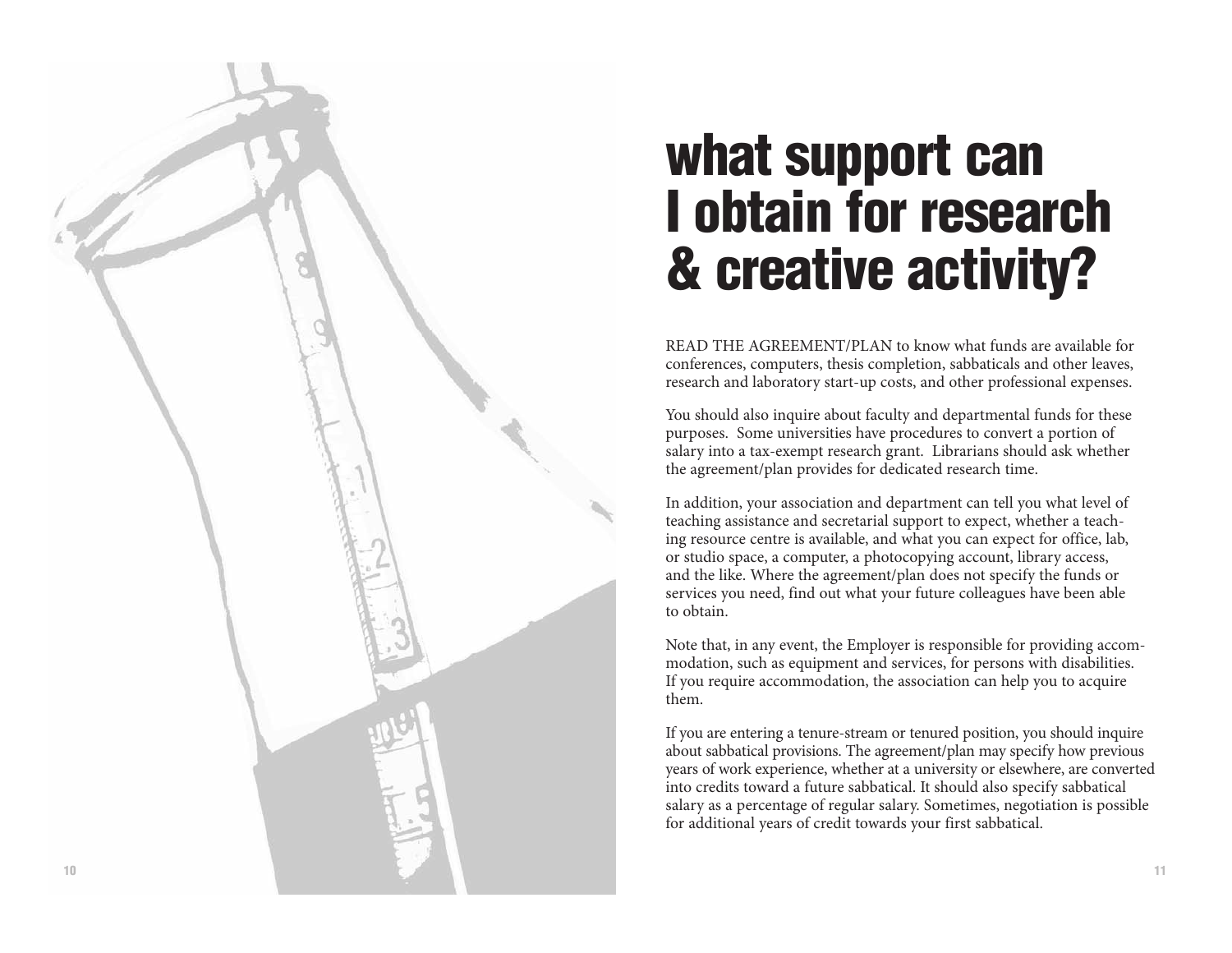

TEACHING WORKLOAD ISSUES differ for librarians and faculty members, and for contract and tenure-stream/ tenured faculty members. You should check the workload provisions of the agreement/plan for your type of position, and ask future colleagues about practices in your department or faculty.

Librarians should check if the agreement/plan covers scheduling in the library. You could also check with colleagues about flexibility in scheduled hours per week, expectations for weekend and evening work, and whether any elements of scheduling are individually negotiable.

Contract academic staff should look into how the following are compensated: course preparation, cancelling a course on short on short notice, or responding to grade appeals and other issues after your contract ends. You could also check on class size limits and who can override those limits.

For tenure-stream/tenured faculty, teaching workload issues include: the number and sizes of classes in a typical year; how factors such as graduate supervision or internet course design calculated in teaching load; and whether there is a teaching load reduction in the early years of employment.

# **what about committee work & service?**

MAINTAINING A REASONABLE balance among teaching, research and service is important for successful renewal, tenure, and promotion, as well as your health. You should read your agreement/plan, consult with the association, and talk to colleagues in your future department or faculty, as well as your department head or dean, about expectations.

For a contract academic staff position, you should inquire whether you are expected and/or eligible to participate in committees, faculty councils, the University Senate, and other governance bodies, and whether you are paid for this work.

For a tenure-stream/tenured position, your association may also be able to inform you about the level of participation in committee work and other university service that is expected and about what scope you have for negotiating service contributions. You might want to find out whether you can be required to take on administrative positions, such as programme director or department chairperson, and what extra pay is associated with such positions.

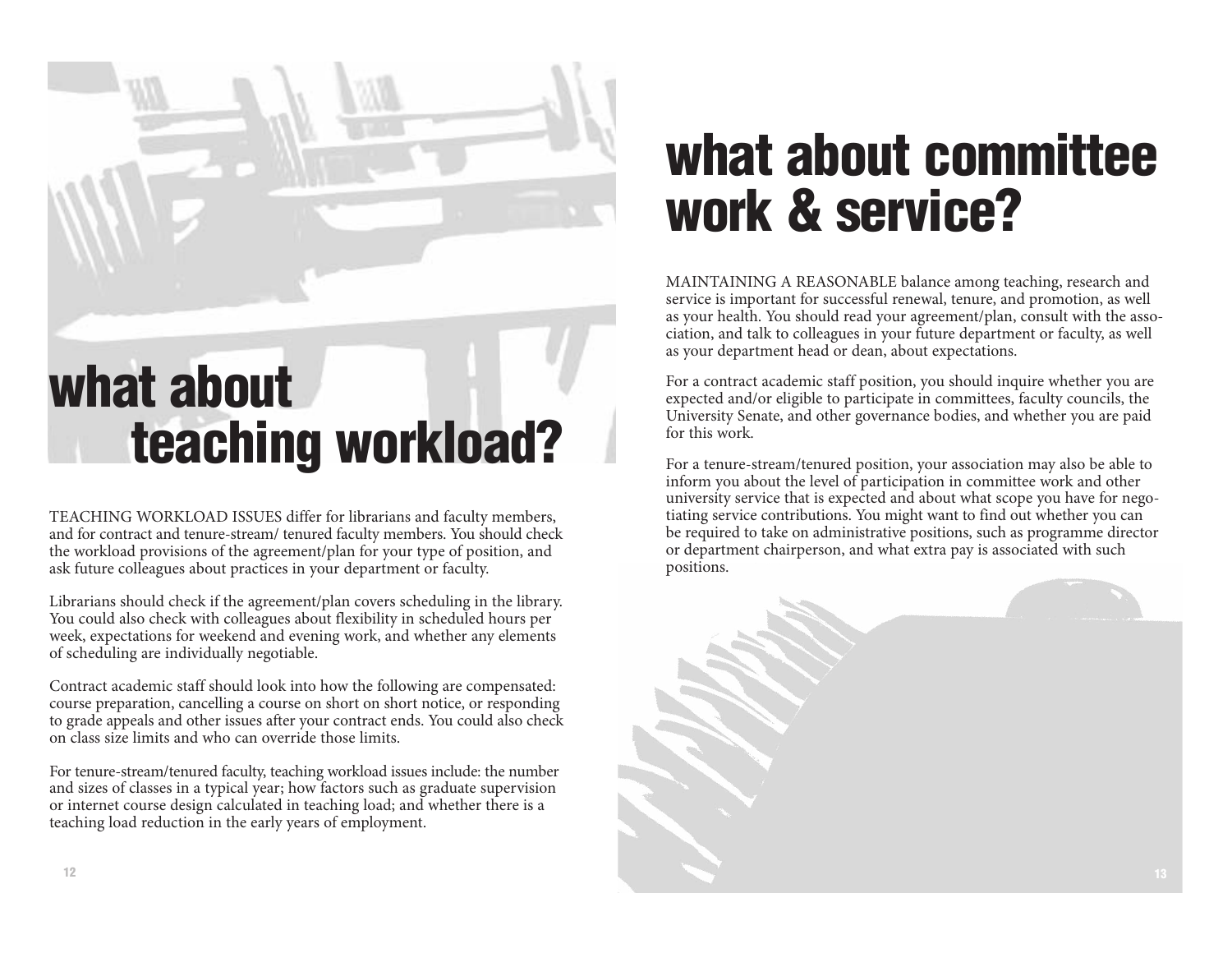# **what benefits& leaves are covered?**

LEVELS OF HEALTH care coverage are ordinarily not described in an agreement/plan. However, you can obtain information about benefit plans from the faculty association for purposes of comparing job offers from two universities or assessing the attractions of a university workplace. These benefits include coverage for extended health, prescription drugs, vision care, dental care, psycho-therapy, and long-term disability. For a contract academic staff position, check if your coverage is year-round or just limited to the term of each contract. You can also check the agreement/plan for information on eligibility and provisions of leaves for new parents, as well as other unpaid and paid leaves.

# **should I worry about retirement&pensions?**

PENSION PLANS ARE a significant part of your compensation. Outside of Québec and Manitoba, most universities have a mandatory retirement age. The association can explain how the pension plan works, and give you its assessment of how effectively it is run. In particular, you should determine whether the pension plan has a minimum vesting period, whether it is a defined benefit or defined contribution plan, and if it has inflation protection (in the case of a defined benefit plan). Although these factors aren't usually negotiable, they can help you to assess and compare job offers. If any of these terms sounds unfamiliar, the association can help you out. Finally, if you are already a member of a pension plan, check if it is transportable to your new employer. If you must leave the old plan, see if you can purchase years of past service in the new one. You may need professional financial advice before making any transfer decisions.

**To find out how to contact your faculty association call the Canadian Association of University Teachers at 613-820-2270 or go online at www.caut.ca.**